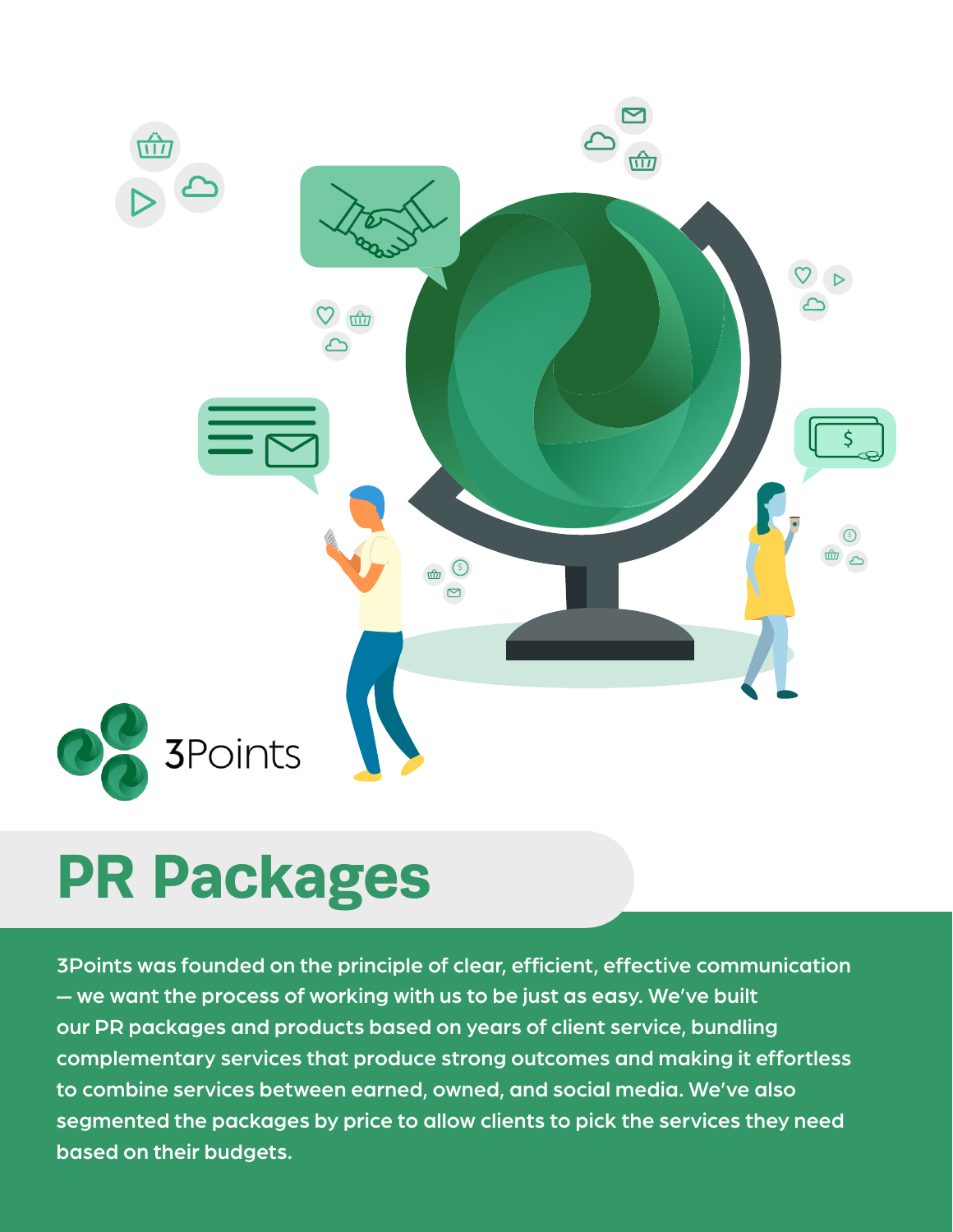# **Packages:** Earned Media

Actively managing a company's brand and reputation to ensure the public views the organization favorably

| <b>NEWS</b> |                                   |  |
|-------------|-----------------------------------|--|
|             | the control of the control of the |  |
|             |                                   |  |
|             |                                   |  |
|             |                                   |  |

#### Package 1 (\$9,000/month)

- Build a customized media list
- Including the power ten
- Forge new media relationships and enhance existing ones
- Provide media training for a company thought leader
- Pitch expert sources and company announcements
- 

#### Package 2 (\$12,000/month)

- Build a customized media list
- Including the power ten
- Forge new media relationships and enhancing existing ones
- Pitch expert sources and company announcements
- Prep spokesperson for, facilitate, and follow up on interviews
- Build events and awards calendar
- Draft an additional award submission per quarter (2 total)
- 

#### Package 3 (\$15,000/month)

- Build a customized media list - Including the power ten
- Forge new media relationships and enhance existing ones
- Pitch expert sources and company announcements
- Prep spokesperson for, facilitate, and follow up on interviews
- Build events and awards calendar
- Draft and submit one additional award per quarter (3 total)
- Prep spokesperson for, facilitate, and follow up on interviews
- Draft, edit, and distribute press release
- One per quarter
- Build events and awards calendar
- Draft one award submission per quarter

- Join client's marketing strategy sessions (as needed)
- Execute one additional press release per quarter (2 total)
- Conduct media training for one additional thought leader (2 total per quarter)
- Vet, pitch, & prepare for one speaking opportunity per quarter (virtual or in-person)

- Join client's marketing strategy sessions (as needed)
- Execute three press releases per quarter
- Draft quarterly content piece in the CEO's name
- Vet, pitch, & prepare for two speaking opportunities per quarter (virtual or in-person)
- Conduct media training for one additional thought leader (3 total per quarter)
- Develop and execute crisis management strategies
- Produce a VPaaS event (1 total per quarter)

View more at [3ptscomm.com/earned.](http://3ptscomm.com/earned-media-pr)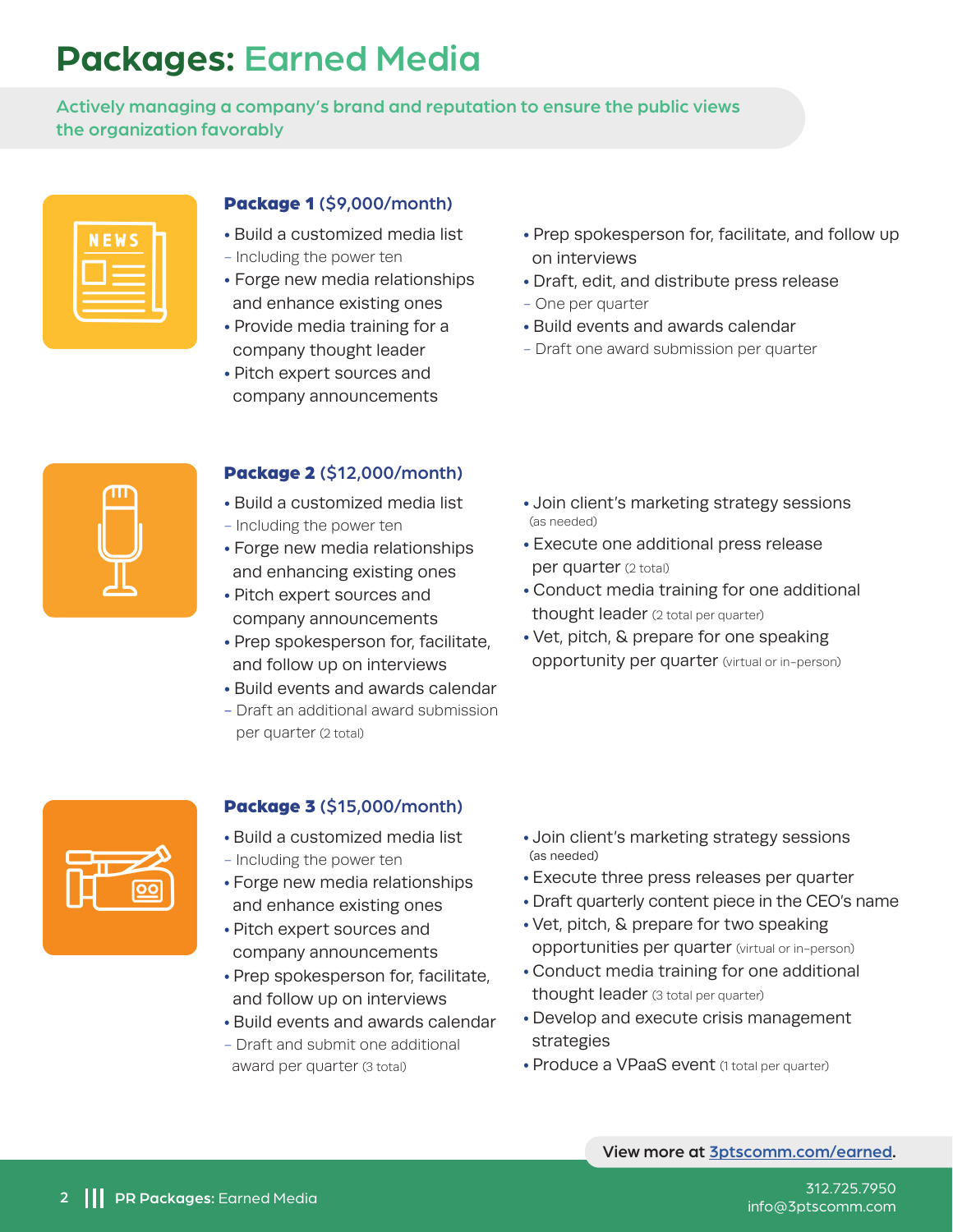# **Packages:** Owned Media

Creating a compelling narrative from your point of view with content that is made on your terms: in scale, creativity, intensity, timing, and platform



#### Package 1 (\$6,000/month)

- Develop corporate and CEO content strategies
- Copy edit up to 2 content pieces created by client per month
- Create 1 original content piece per month
- Examples include:
	- Blog post
	- Marketing collateral copy
	- Web page copy

| the control of the control of the control of                         |  |
|----------------------------------------------------------------------|--|
|                                                                      |  |
| $\sim$<br>__                                                         |  |
| ___<br>$\sim$<br>the contract of the contract of<br>$\sim$<br>$\sim$ |  |
| $\overline{\phantom{a}}$<br><b>Contract Contract Contract</b><br>___ |  |
|                                                                      |  |
|                                                                      |  |

#### Package 2 (\$8,000/month)

- Develop corporate and CEO content strategies
- Copy edit up to 2 content pieces created by client per month
- Create 4 content pieces per quarter
- Including up to 1 research-intensive piece
- Develop the concept for a LinkedIn newsletter from one executive and pitch it to LinkedIn (if accepted, this can be a venue for contracted content pieces)



#### Package 3 (\$12,000/month)

- Develop corporate and CEO content strategies
- Create corporate editorial calendar
- Copy edit up to 4 content pieces created by client per month
- Create up to 6 content pieces per quarter
- Including up to 2 research intensive pieces
- Develop the concept for a LinkedIn newsletter from one executive and pitch it to LinkedIn (if accepted, this can be a venue for contracted content pieces)
- Develop concept for quarterly company newsletter (can be a venue for contracted content pieces)
- Lead one additional large-scale content project per quarter (e.g. industry survey)
- Produce a quarterly content analytics report

View more at [3ptscomm.com/](https://www.3ptscomm.com/owned-media-pr)owned.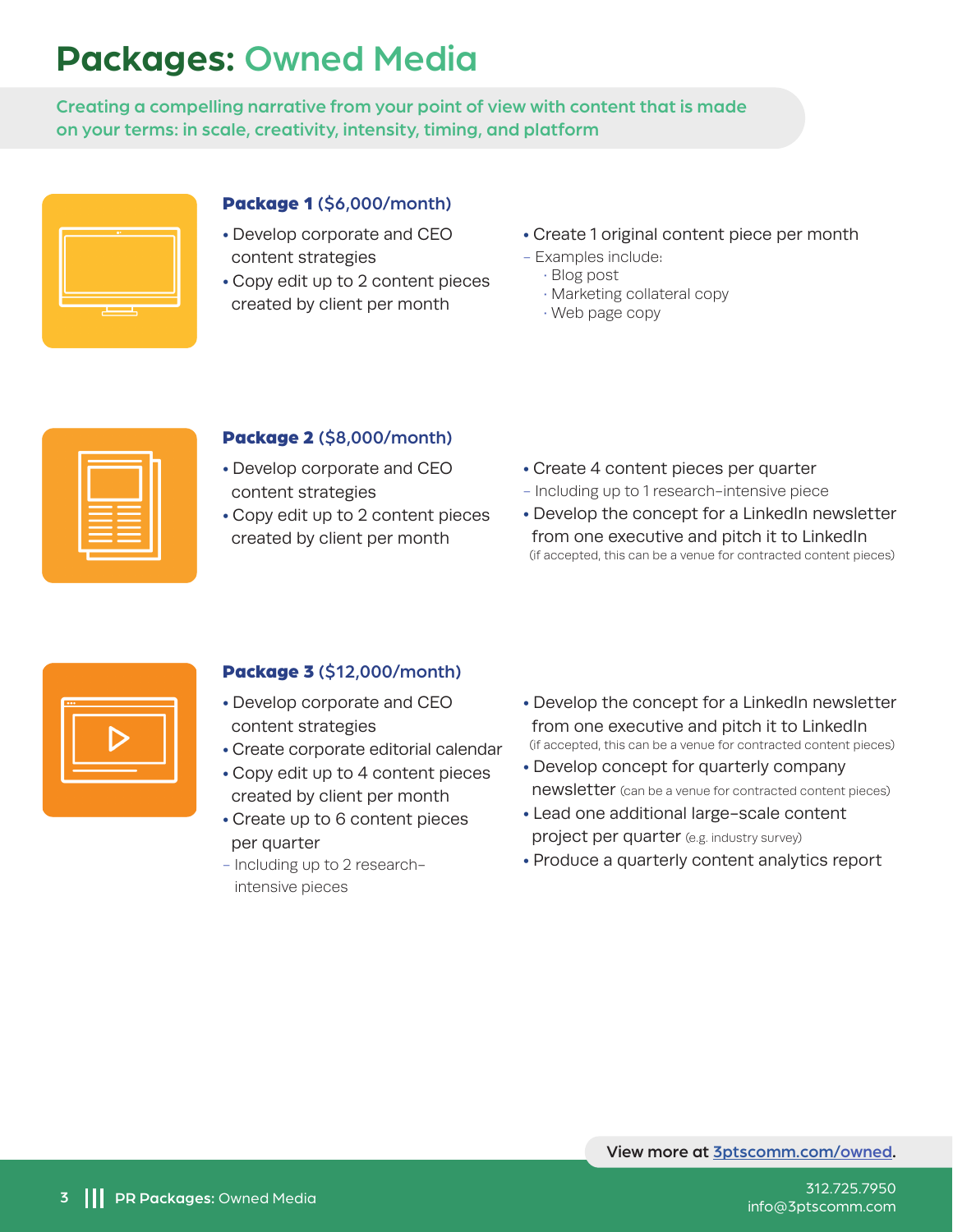# **Packages:** Social Media

Engaging directly with your audience and, importantly, giving them the opportunity to engage with you

| $\bullet$<br>- |
|----------------|
| $\circ$        |

#### Package 1 (\$3,000/month)

- Audit and develop strategy for corporate accounts (first month)
- Create social posts and maintain editorial calendar (starting second month)
- Create ~2 social posts per month on LinkedIn
- Create ~2 social posts per week on Twitter
- Produce a quarterly social analytics report



#### Package 2 (\$5,000/month)

- Audit and develop strategy for corporate accounts (first month)
- Draft social posts and maintain editorial calendar (starting second month)
- Draft ~1 social post per week on LinkedIn
- Draft ~4 social posts per week on Twitter
- Generate and execute campaign
- Produce a quarterly social analytics report
- Audit the LinkedIn and Twitter accounts of 1 executive per quarter



#### Package 3 (\$7,000/month)

- Audit and develop strategy for corporate accounts (first month)
- Draft social posts and maintain editorial calendar (starting second month)
- Draft ~3 social posts per week on LinkedIn
- Draft ~6 social posts per week on Twitter
- Generate and execute campaign
- Contact journalists directly on behalf of brand and engage in discussion of ideas
- Execute quarterly targeted follower campaigns
- Produce a monthly social analytics report
- Audit the LinkedIn and Twitter accounts of up to 3 employees per quarter
- Consult regularly with one executive on individual social strategy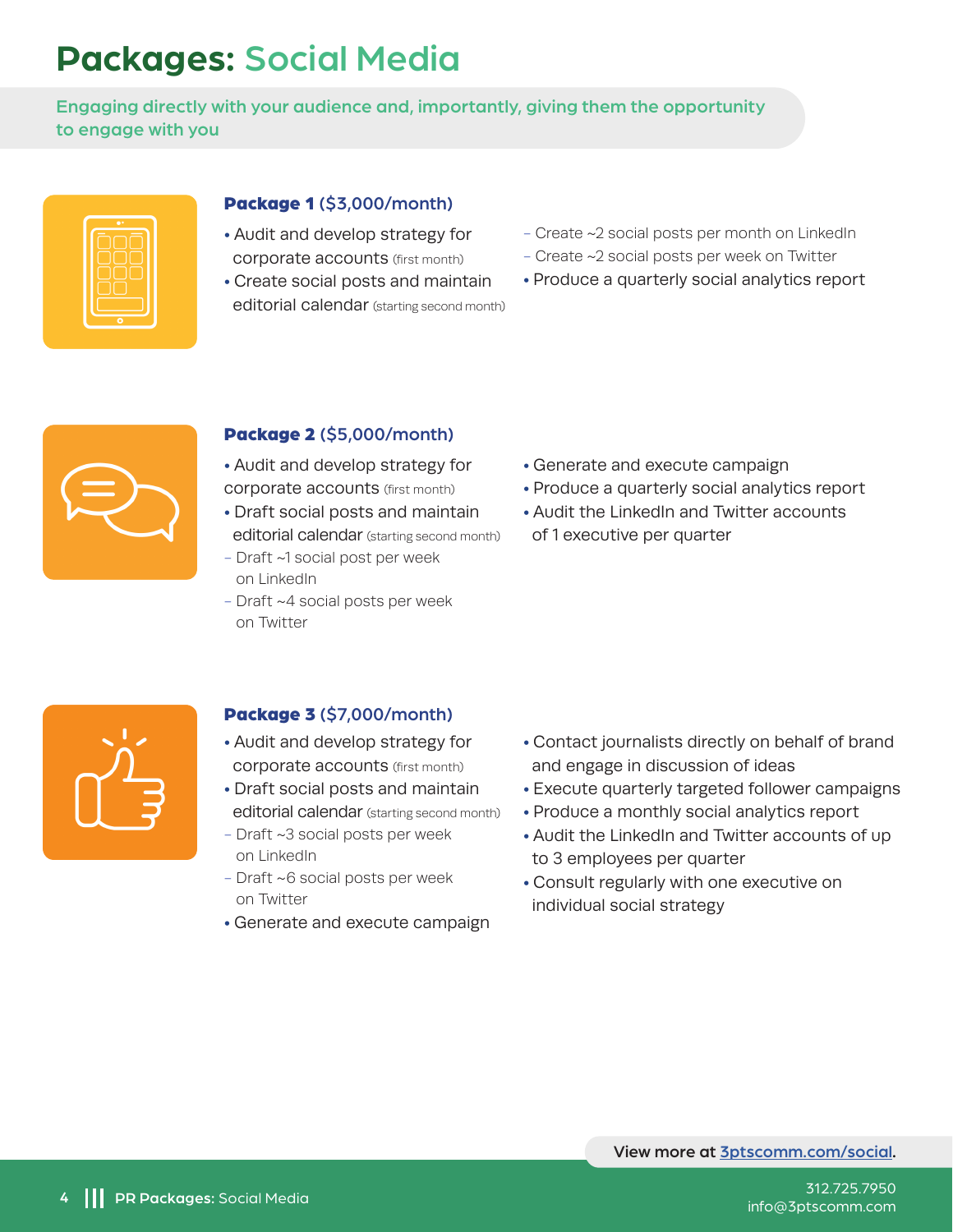# **Packages:** Graphic Design

Enhancing your brand's visual identity to strengthen your business



#### Starter Package

*This package is perfect for brands that are looking for smaller projects, such as blog graphics, social media content, or marketing collateral.*

5 contracted hours per month Additional \$800 to monthly retainer Maximum of 5 additional hours billed at \$100 per hour



#### Premium Package

*With more monthly hours built in and a discounted rate for additional hours, this package is ideal if you're interested in larger-scale projects, such as animations or infographics.*

10 contracted hours per month Additional \$1,300 to monthly retainer Maximum of 10 additional hours billed at \$90 per hour



#### Expanded Package

*If you are looking for a major design deliverable, such as a rebrand or a style guide, or require a suite of visual needs, this package provides the ultimate flexibility.*

40 total hours per month First 10 hours: \$125 per hour | Next 10 hours: \$110 per hour Remaining hours are charged at \$100 per hour (resets after each month)



View more at [3ptscomm.com/](https://www.3ptscomm.com/design)design.

312.725.7950 info@3ptscomm.com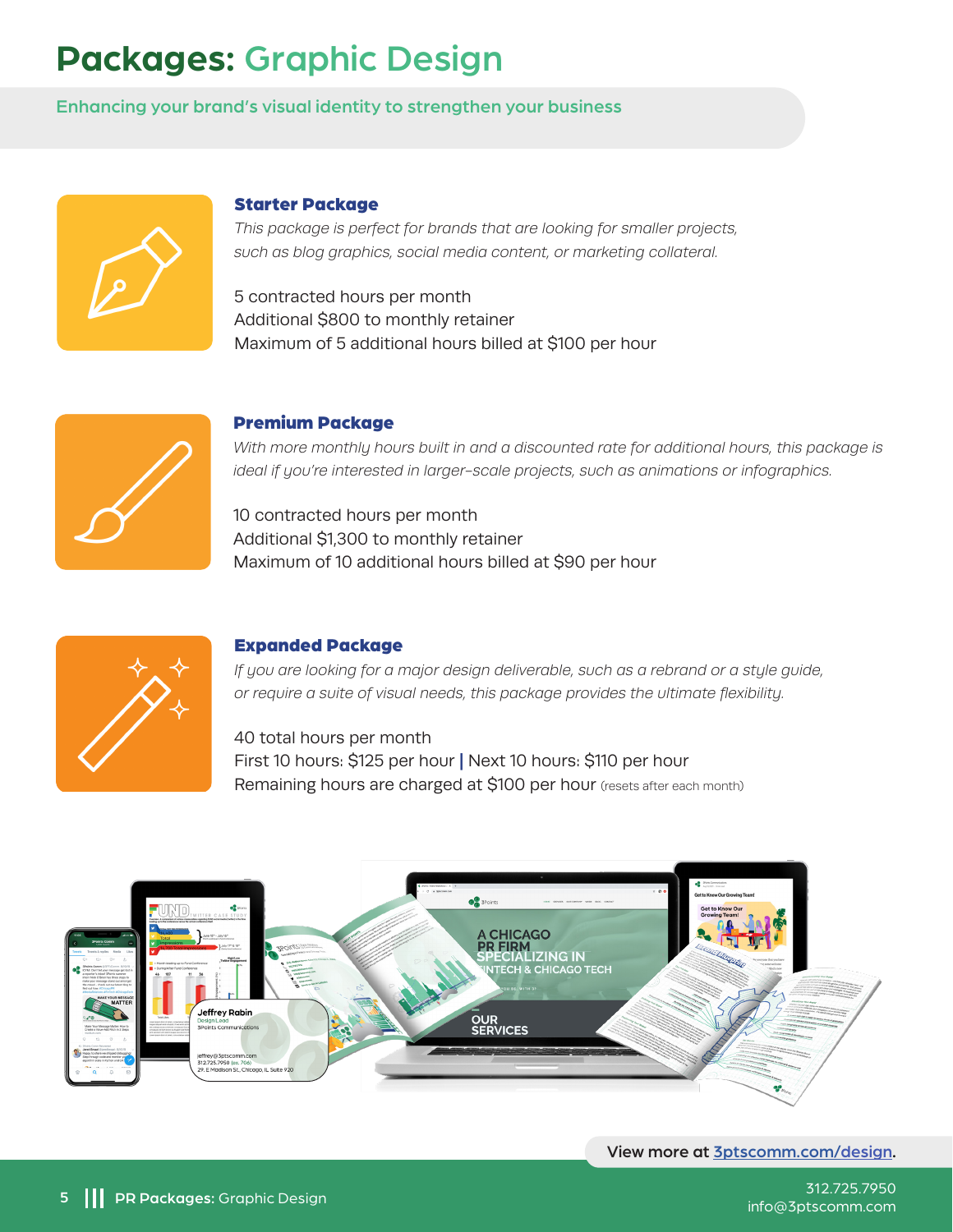# **Products**

Learn more about some of our most popular special products below. Each of these offerings can be customized depending on your needs.

### [Brand Blueprint](https://www.3ptscomm.com/brand-blueprint)

Every company has a distinct brand identity, but not every company has established how to effectively convey it to the world. The 3Points Brand Blueprint offering provides actionable guidance and a comprehensive set of messaging deliverables in the form of brand and style guidelines. For companies at any stage of growth or transition, we help ensure that every element of your brand — from mission statement to typography — contributes to an impactful brand narrative that ultimately translates to business success.

### [Funding Announcement](https://www.3ptscomm.com/funding-announcement)

Funding rounds are critical moments for a startup. However, they don't come frequently, so it is important to maximize the impact of the announcement. With our funding announcement package, we provide a spectrum of media relations and content deliverables to help position your company as an industry leader, introduce journalists and the public to your brand, and build brand credibility.

### [VPaaS](https://www.3ptscomm.com/vpaas)

With many aspects of business now fully or mostly virtual, it's imperative for companies to be prepared to conduct both in-person and virtual events. As part of our Virtual Panel-as-a-Service (VPaaS) offering, we provide a full suite of resources to ensure that your virtual event succeeds. The customized virtual event package includes conceptualization, strategy, project management, design, media influencer relations, and execution.

### 3Points 30

For any business, it's crucial to connect with the people who are best positioned to help move your company forward. With our 3Points 30 product, we will work to get you an audience with 30 individuals whom we determine, through consulting with you, to be the most beneficial connections. Clients may be eligible for the 3Points 30 after working with us for at least three months.

View more at [3ptscomm.com.](https://www.3ptscomm.com)